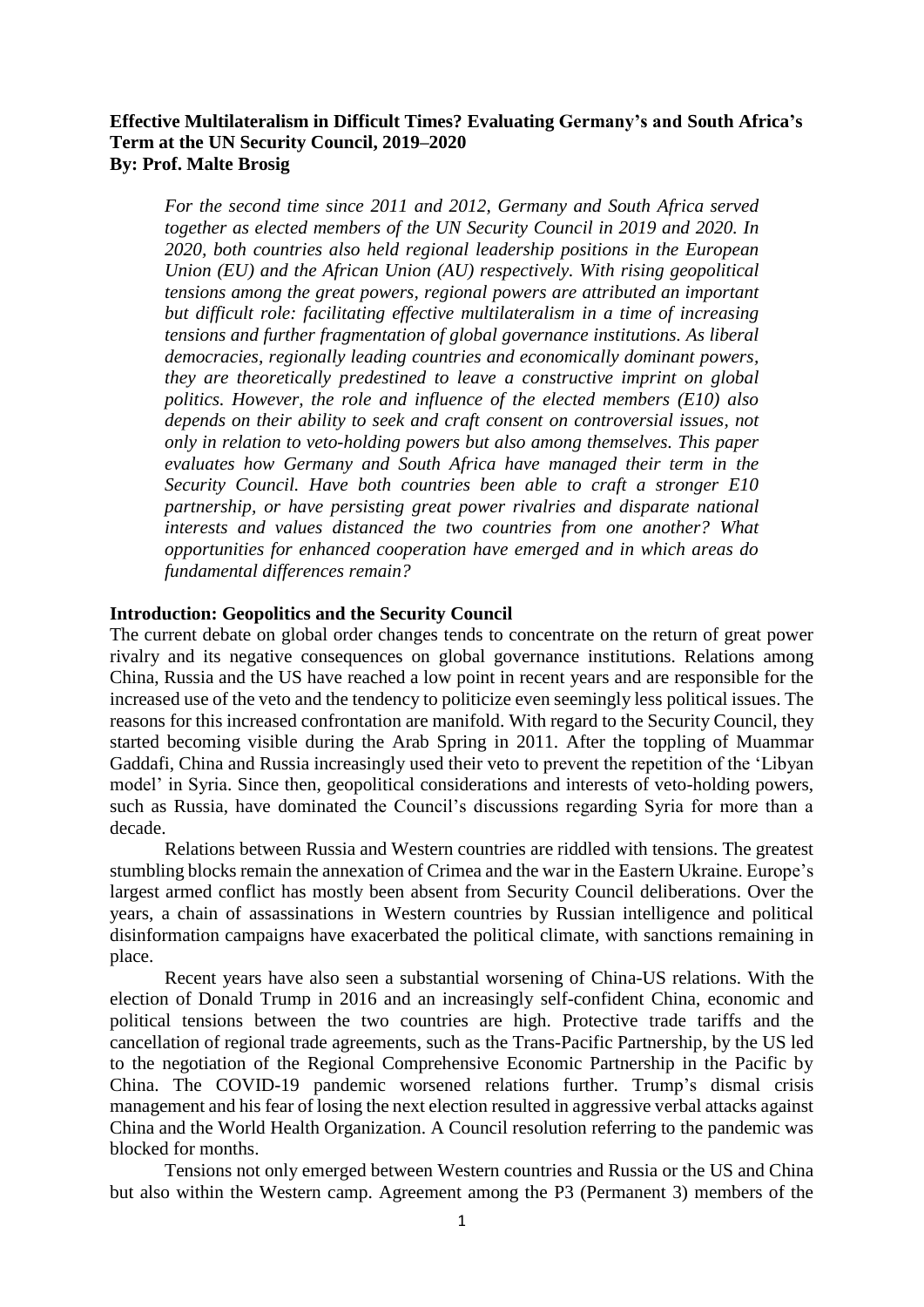Council and the group of European members is not automatic. Issues of Women, Peace and Security (WPS), climate change, conflict and the financing and mandating of counter-terrorism missions by the UN emerged as controversial topics in which the US used its veto or threatened to use it even when resolutions were drafted by a Western country. While the Council is not in critical decay or fully paralyzed, decision-making is certainly more politicized, more geopolitically oriented and consensus is harder to reach (ICG 2019a).

The increased polarization of the Council has expanded beyond the historically contentious Israeli-Palestinian question to also affect African conflicts. In Libya, the ongoing confrontation between the UN-backed government and General Khalifa Haftar, who enjoys the support of Security Council members, has split the Council. Various members ended up supporting different sides, while the role of the AU remains minimal. In Sudan, the transition from the government of Omar Al-Bashir toward a civilian government and the phasing out of the UN mission in Darfur reveals geopolitical interests of Council members in the region.

## **Middle power attraction: Why look at Germany and South Africa?**

Germany and South Africa were once again serving the same term in the Security Council in 2019–2020 after their bout together in 2011–2012. Both countries also assumed regional leadership roles: President Cyril Ramaphosa was Chairperson of the AU during 2020 and Chancellor Angela Merkel headed the European Council. The Chancellor also undertook a state visit to South Africa in February 2020.

Both countries share a number of similar characteristics. As regional powers, both are in a similar position in the global order. They are recognized and influential powers within their own region and concentrate much attention of their foreign policy ambition within multilateral governance structures. While the importance of their regional positions are recognized but also mediated through the EU and AU respectively, global ambitions are becoming more difficult to formulate and to follow. At a global level, Germany and South Africa are too large to be ignored, but too small to play a dominant role. As constitutional democracies, their political cultures are shaped by historic wrongs that still frame their foreign policy orientation. In the case of Germany, it was the Second World War; for South Africa, it was the experience of inner-colonialism and suppression through the apartheid government. In both instances, former regimes aggressively dominated their regions, waging wars and militarizing foreign relations. After 1945 and 1994 respectively, radical change in foreign policy required a turning away from hegemonic dominance and endorsement of regional organizations as central venues for foreign policy. The EU and the AU, in their current constitutions, are practically unthinkable without the contribution of both countries. Foreign policy thinking and strategizing is intimately connected to multilateralism. The application of the use of force in unilateral action is generally viewed with skepticism. Needless to say, both countries have occasionally acted as regional hegemons too. Still, the dominant thread both countries are following is one of multilateral action and non-use of force and diplomacy during armed conflicts.

In recent years, Germany expanded its foreign and security policy to the African continent when it was actively involved in conflict mediation in Libya and provided troops to the UN mission in Mali. South Africa uplifted its international standing as the only African member to the G20 and within the BRICS configuration, while remaining a pivotal power on the continent. The potential overlap and interaction opportunities for both sides are increasing over time. Given the similar structural and macro-orientations, one would assume that there is a robust basis for more cooperation.

Power dynamics in the Security Council remain focused on the veto-holding countries that draft most of the resolutions (P3), account for large parts of the UN budget and shield their interests against outside interferences. While at a structural disadvantage over permanent members, P5 countries need E10 members to adopt resolutions and avoid the impression of being isolated on contested issues. As nine affirmative votes and no veto are required to adopt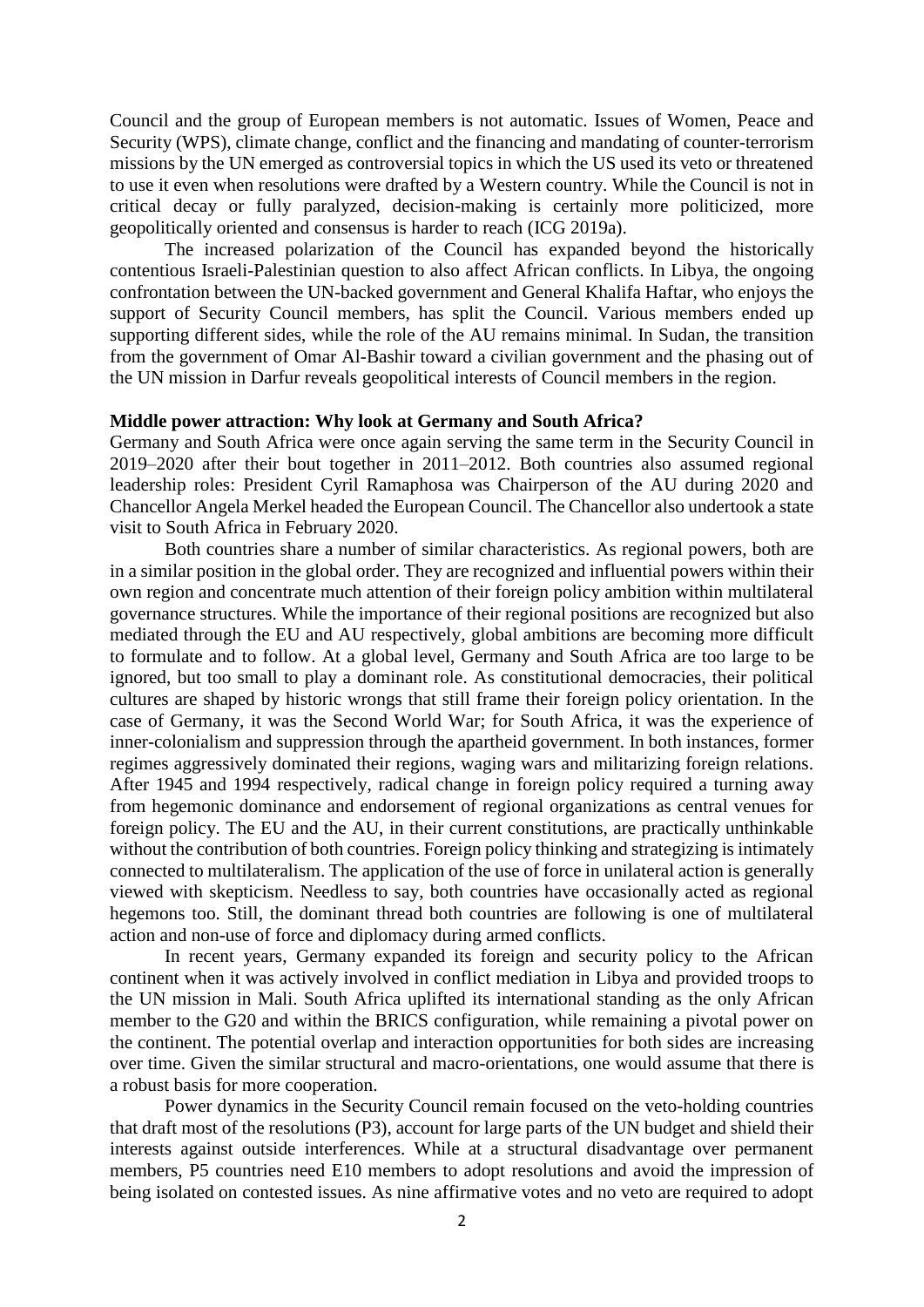a resolution, E10 members are critical for the effective working of the Security Council. However, they are often sidelined in the drafting process. The penholder position for countryspecific issues, which holds the geopolitically greatest influence, is mostly reserved for the P5 members, with the US, UK and France being the most active drafters. Elected members often focus on thematic fields such as conflict prevention, Women, Peace and Security or cooperation with regional organizations. Elected members are also more active in the so-called Arria-Formula meetings, which allow the Council to publically discuss issues that are of general interest but might lack wider support for adopting a resolution.

What expectations can be realistically formulated with regard to Germany's and South Africa's membership in the Security Council? Both countries officially display a strong alignment to their continental peers; whenever possible voting is likely to take place along continental lines. As the European group is split into elected and permanent members, the chances of aligning to two veto-holding partners, France and the UK, are significantly higher and amplify the political weight of Germany. Under the Trump administration, German-US relations possibly reached their lowest point since the end of the Cold War. For South Africa, strategic coalition-building outside its continental group and beyond African issues is more difficult, although the country can align to the more heterogeneous G77. Coalition-building on contested issues seems to appear more sporadically and on a case-by-case basis than as a principled decision. From the outside, German voting often appears as static in terms of coalition partners, while South African voting might appear as occasionally unpredictable.

These trajectories can at times complicate closer cooperation, but they do not present an insurmountable hurdle. However, during the Jacob Zuma presidency (2009–2018), bilateral political relations had cooled off. This has been linked to the concentration of German interest in North Africa and the Sahel, with a focus on countering terrorism and curbing migration. Domestic scandals around Zuma's nepotism have not helped either. In the eyes of many Western countries, South Africa invested more into its BRICS alignment than into reviving relations with Europe. When they joined the Security Council, both countries were not operating from a well-cultivated basis of mutual understanding but joined the Council with their individual preferences.

Despite this, the topics that both countries put forward for their term at the Security Council are largely compatible with one another and theoretically provide ample room for cooperation. Both placed particular emphasis on the WPS agenda. With Nelson Mandela in mind, South Africa's motto for its time at the Council was "Continuing the Legacy: Working for Peace". The country's agenda for its third term was rather conservative, but maybe it was realistic and pragmatic. The main emphasis was placed on continuity, presenting the country as a champion of African interests, concentrating on thematic issues that are of relevance to African conflicts, such as Prevention, Women and Youth, and solidifying inter-institutional relations between the UN and the AU. South Africa promoted the AU's landmark Agenda 2063, with its policy framework "Silencing the Guns in Africa by 2020". Generally, the country aims to support effective multilateralism in the current difficult political climate. To that end, South Africa, together with Sweden, organized an E10 workshop in Pretoria in 2018, which including incumbent and newly elected members discussing the role of working group chairs, which is usually assigned to elected members of the Council.

Germany was elected for the sixth time to the Council in 2018. It identified a number of priorities: WPS with an emphasis on sexual violence and victim protection; linking climate change and security; strengthening international humanitarian law; and emphasizing disarmament and arms control. Beyond these thematic issues, Germany equally placed importance on effective multilateralism and initiated the Alliance for Multilateralism in close coordination with France. South Africa joined the initiative, together with 67 other countries. Already in 2018, Germany and South Africa were involved in the business of the Security Council. Most importantly, the group of elected members agreed to better coordinate their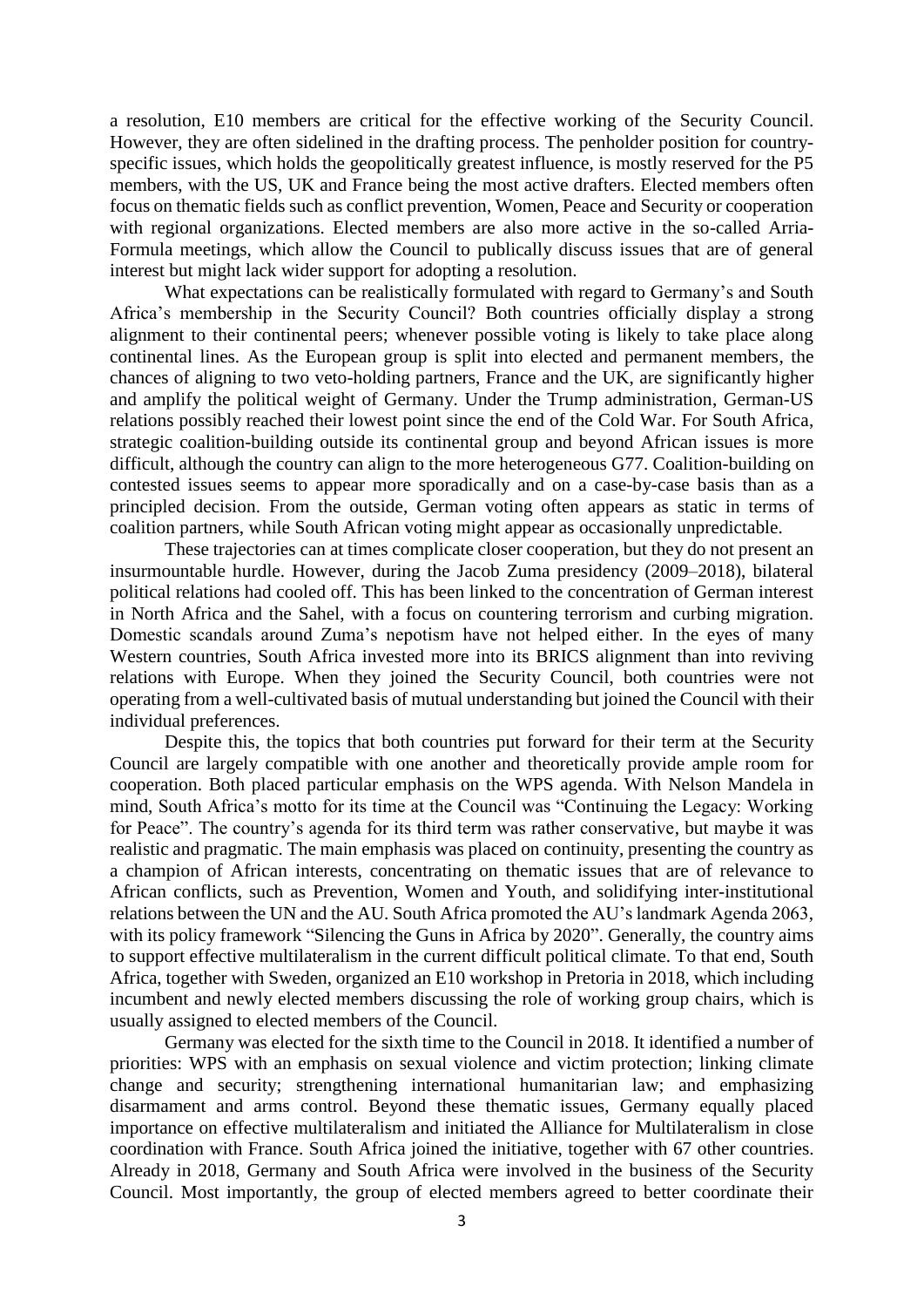positions in the Council and adopted a document entitled "Ten Elements for Enhanced E10 Coordination and Joint Action". It foresaw bi-monthly coordination meetings and the establishment of a rotating E10 coordinator (Sievers 2019). Both Germany and South Africa organized Arria-Formula meetings before they joined the Council (SCR 2020a). It is evident that there is a fair share of thematic overlap between the two countries. The following sections explore voting patterns in the Council, before surveying a number of country-specific and thematic issues.

## **Voting in the Security Council**

In 2019 and 2020, 108 resolutions were adopted. On 12 occasions vetos have been used. China, Russia and the US have each used their veto six times, and the UK and France five times (see table1). One resolution failed because it lacked the minimum number of nine affirmative votes. Contentious issues remain with regard to the war in Syria, elections in Venezuela, issues of nuclear non-proliferation and to some extent WPS. Most vetoes have been cast around the Syrian conflict. Often veto-holding powers neutralize each other, with block voting occurring between China and Russia on the one side and the US, France and the UK on the other. Of the 121 votes on resolutions, the veto has been used in 10% of cases, but 88 resolutions have been adopted by consensus, making up for 72% of all votes. In 21 instances or 17%, resolutions have been adopted without consensus. These include resolutions on the following countries and topics: the Democractic Republic of Congo (DRC), the arms embargo in Somalia, Western Sahara, Haiti, Libya, Syria, Yemen, sanctions in the Central African Republic (CAR), South Sudan, WPS and criminal justice. Twenty of the 108 resolutions are thematic in orientation and 53 (or 44%) are exclusively focused on Africa. In addition to the adoption of resolutions, the Security Council also issued 38 presidential statements and held 44 Arria-Formula meetings, which are often thematic in orientation and reflect on topics and issues on which there is no consensus in the Council.

|                   | <b>South Africa</b>   Germany | <b>Russia</b> | China | <b>JSA</b> |
|-------------------|-------------------------------|---------------|-------|------------|
| <b>Against</b>    |                               |               |       |            |
| Affirmative   10  |                               |               |       |            |
| <b>Abstention</b> |                               |               |       |            |

## **Table1 Voting on failed resolutions**

In 34 cases, the Security Council could not reach consensus. For elected members who are seldom able to organize a blocking minority, their decision to vote or abstain is not only an expression of particular policy preferences but also bears geopolitical meaning. Even large powers aim to avoid the impression of being isolated and thus the votes of elected members for either side carry some political meaning. Elected members, more than permanent ones, are forced to seek alignment as they lack the ability to veto decisions and are often not involved in authoring resolutions because of the existing penholder system.

Table 2 provides an overview of how Germany and South Africa have voted on contested resolutions. In situations in which a resolution failed, both countries only voted similarly in 54% of cases. On highly contested issues, South Africa displays no clear alignment to either the Western block or China and Russia. It voted similarly in 54% of cases, not only with Germany but also with China and Russia. In 31% of cases, it voted with the US. The divisions in the Council become most obvious when exploring similar voting of the US, and China and Russia. There is not a single case in which they voted similarly. Germany displays a clearer alignment towards the Western group. In 77% of cases, it voted with the US and only 8% with China and Russia. The latter two always voted together.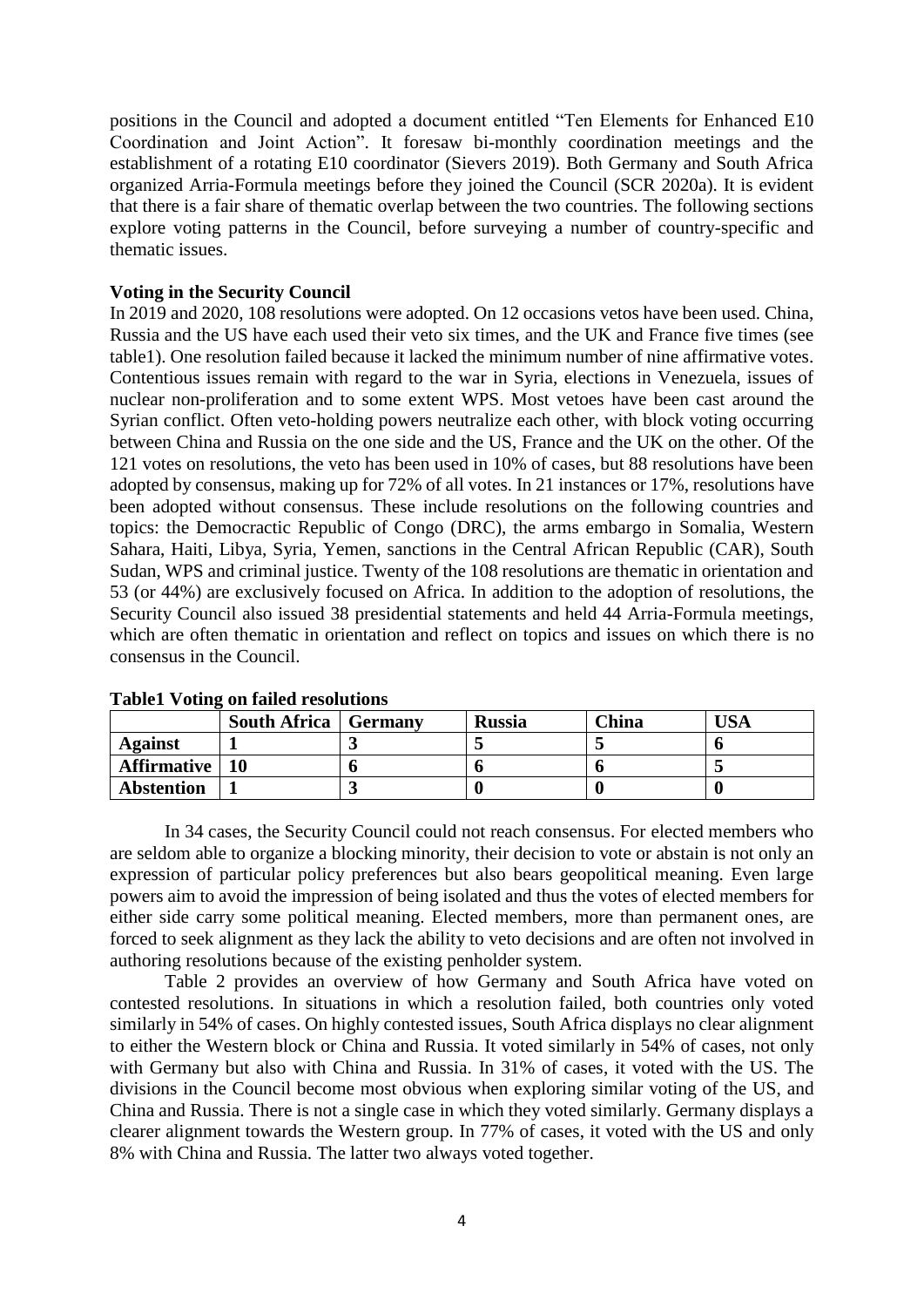|                  |                 | <b>Failed resolutions</b><br>(13) | <b>Non-consensus</b><br>resolutions $(21)$ |                |  |
|------------------|-----------------|-----------------------------------|--------------------------------------------|----------------|--|
|                  | South<br>Africa | <b>Germany</b>                    | South<br>Africa                            | <b>Germany</b> |  |
| China            | <b>54%</b>      | 8%                                | 43%                                        | 43%            |  |
| <b>Russia</b>    | 54%             | 8%                                | 24%                                        | 5%             |  |
| <b>US</b>        | 31%             | 77%                               | 71%                                        | 90%            |  |
| <b>GER/SA</b>    | 54%             |                                   | 81%                                        |                |  |
| <b>CN/RUS</b>    | 100%            |                                   | 52%                                        |                |  |
| <b>US/CN/RUS</b> |                 | 0%                                | 5%                                         |                |  |

**Table 2 Similar patterns of voting for Germany, South Africa, Russia, China and the US**

On less contested issues, such as technical rollovers of peacekeeping mandates or periodic reporting, the voting patterns of Germany and South Africa start to change. South Africa now voted more often with the US (71%) and Germany (81%) than China (43%) and Russia (24%). Germany voted with the US in 90% of the cases, with China 43% and Russia 5%. Although China and Russia voted similarly only in 52% of cases, the division between the US, China and Russia remains. The three countries only voted together in 5% of the cases.

Germany and South Africa attach great value to their regional alignments. As larger countries in their respective regions, they are both expected to support common positions and respect regional unity, but they also serve the Council in their individual capacities. In the case of Germany, the regional group consists of three elected European members, plus France and the UK. Alongside Germany's term, Belgium, Estonia and Poland joined the Council. In the case of Africa, the group consists of three elected countries in a single year. During South Africa's two year term it was joined by Equatorial Guinea, Ivory Coast, Tunisia and Niger. As five elected members need to leave the Council each year, the composition of regional groups changes annually. Between the European and Africa group, voting behavior is significantly different. Germany voted only with its regional group in all of the 121 votes on resolutions. The group reached 95%–100% consistency of voting (see box 1).

## **Box 1 Regional block voting**

| <b>Block same voting European members:</b> |                                                      |  |  |
|--------------------------------------------|------------------------------------------------------|--|--|
| Failed resolutions:                        | 100\%                                                |  |  |
|                                            | Non-consensus resolutions: 95% (voting outside 1xUK) |  |  |

## **Block same voting African members:**

Failed resolutions: 46% (voting outside group 4xSA, 1xCOV, 1x TUN, 1xGNQ) Non-consensus resolutions: 76% (voting outside group 1x GNQ, 4xSA)

The Africa group appears more divided. Divisions become most visible when the veto is used. In situations in which the Council failed to adopt a resolution, the A3 only voted together in 46% of the cases. In situations in which a resolution was adopted without consensus, the group displayed more unity as they voted together in 76% of the cases. Within the A3, outside group voting is widespread and was practised by four countries. South Africa voted most often outside its own group on eight occasions. This included failed resolutions on Syria (two), WPS, Venezuela, as well as four adopted resolutions regarding Western Sahara (three times) and one resolution regarding Sudan and South Sudan. When South Africa deviated from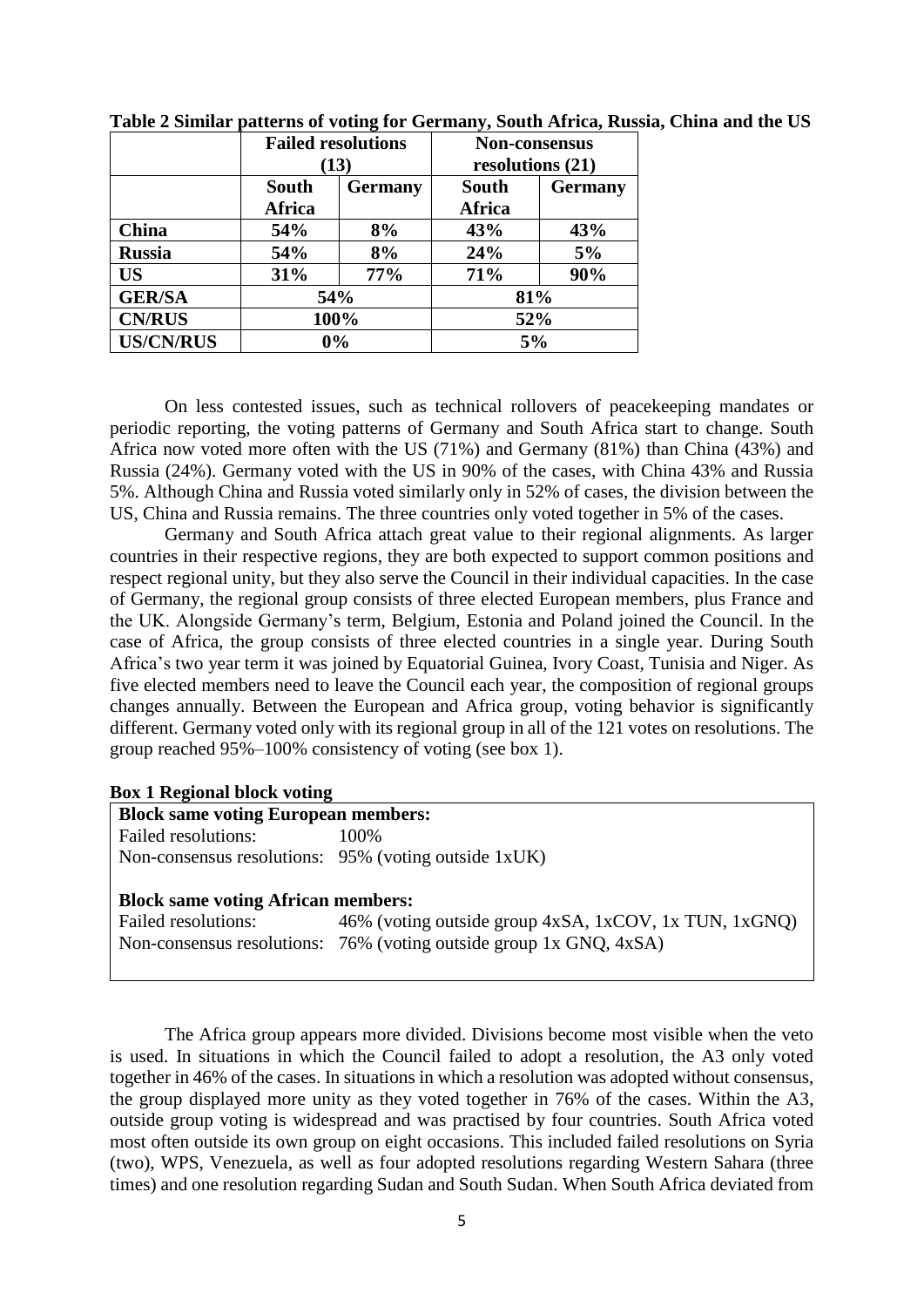the A3 group, it often voted alongside China and Russia. Varying national preferences, different sub-regional alignments in Africa and varying degrees of commitment to the AU might explain these trends. Additionally, the divisions among the P5 members also increased outside group voting. Veto use and incoherent group voting seemed to be linked.

To some extent, these different regional voting patterns also inform Germany's and South Africa's positions in the Council and their prospects for coordination. When voting with Germany, South Africa automatically votes with the European group. When Germany votes with South Africa, it does not always vote with the A3. As a non-Western country, South Africa might not feel automatically comfortable with being 'forced' to vote with a particular group. It also limits the ability to form coalitions or consensus around its own positions. For Germany, voting with South Africa does not automatically guarantee African votes, but voting with its European peers nearly always enhances its position. Presenting a coherent EU position is seen as having a value in itself.

When it comes to drafting resolutions, Germany and South Africa displayed significantly different outputs (see table 3). While Germany authored a total of 29 resolutions, South Africa drafted 8. South Africa only drafted thematic resolutions, which have multiple authorships, and all of South Africa's resolutions were adopted by the Security Council.

|                         | <b>South Africa</b> | <b>Germany</b> |  |
|-------------------------|---------------------|----------------|--|
| Sole author             |                     |                |  |
| Co-author               |                     | 22             |  |
| Multiple authors        |                     |                |  |
| Thematic resolutions    |                     |                |  |
| Country resolutions     |                     | 21             |  |
| Joint SA/GER authorship |                     |                |  |
| Adopted                 |                     | 25             |  |
| Failed                  |                     |                |  |
| <b>Total</b>            |                     |                |  |

**Table 3 Authored resolutions, 2019–2020**

By contrast, Germany was the sole author of three resolutions, and co-authored 22 resolutions and four resolutions with multiple authorship. Eight resolutions were thematic and 21 were country-specific. Four of the authored resolutions failed – these were linked to Syria. In five instances, Germany and South Africa authored the same resolution, which were thematic issues with multiple drafters. This significantly different performance output mostly relates to Germany being the co-penholder for a number of countries and its close relations with European veto powers. For example, Germany shared the penholdership with the UK on Sudan (Darfur), it was the co-penholder for Libya (sanctions) and it was the co-penholder for humanitarian issues (Syria). Additionally, Germany was the sole penholder for Afghanistan. The joint Council presidency with France in March and April 2019 also provided space for better policy coordination. However, France did not want to share its penholdership position with Germany on Mali. A list of authored resolutions and their topics is provided in box 2.

# **Box 2 Authored resolutions topics**

**South Africa**: Security Sector Reform, Ending Conflict in Africa by 2020, Women in Armed Conflict, Safety and Security of Peacekeepers, Youth Conflict Prevention and Resolution, Protection of Persons with Disabilities in Armed Conflict, Women in Peacekeeping Operations, Missing Persons in Armed Conflict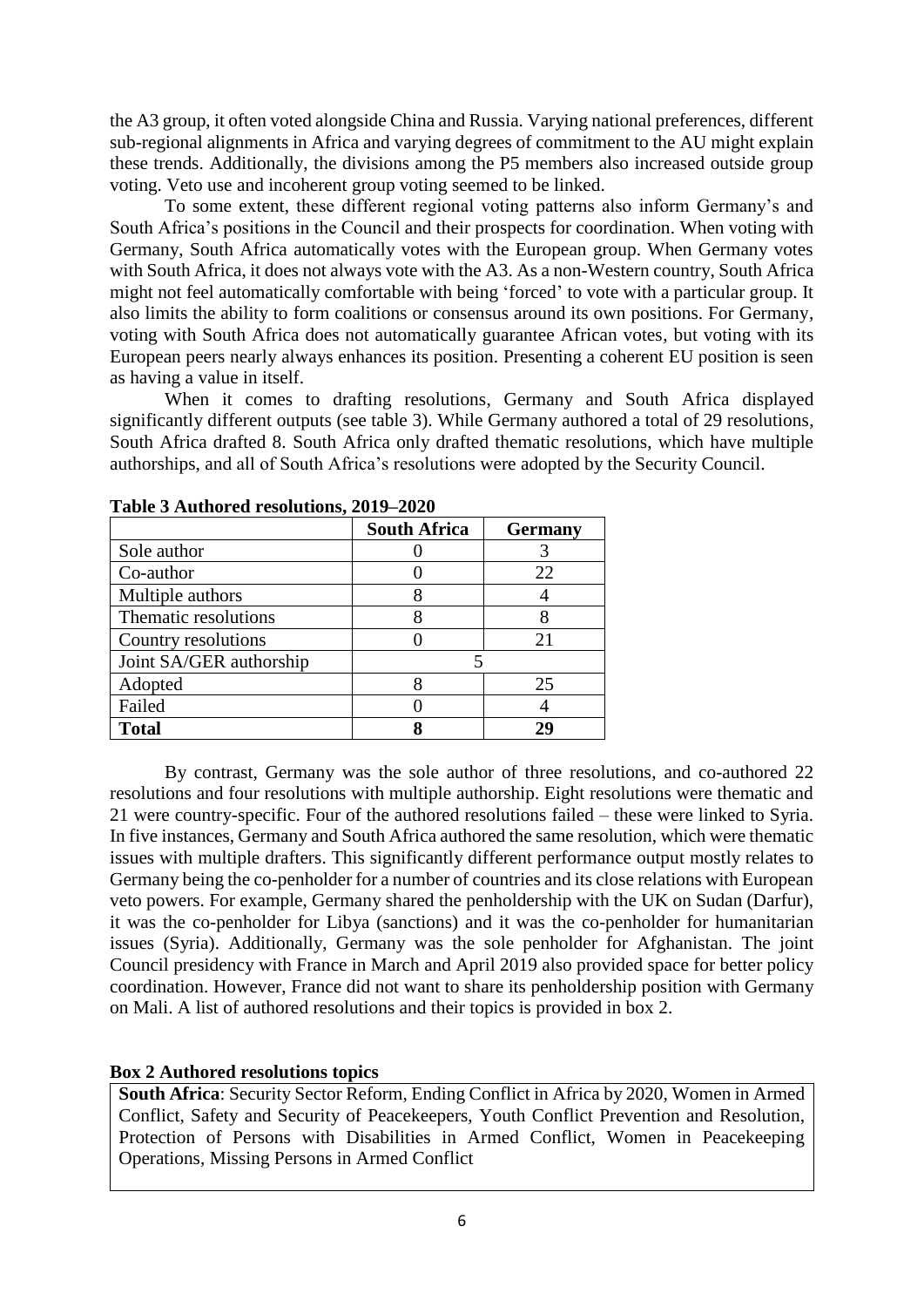**Germany**: Afghanistan, Bosnia and Herzegovina, Libya, Sudan, Syria, Sexual Violence in Armed Conflict, Ending Conflict in Africa by 2020, Youth Conflict Prevention and Resolution, Terrorism, Financing Terrorism, Protection of Persons with Disabilities in Armed Conflict, Women in Peacekeeping Operations, Missing Persons in Conflict

Lastly, both countries have also been active in organizing Arria-Formula meetings. Germany has organized 18 and South Africa 8. In two instances Germany and South Africa coauthored a meeting (WPS, Access to Education). Arria-Formula meetings are more frequently used by elected members than permanent ones. They are used to deepen thematic debates, bring to the agenda topics for which no consensus exists and they are also used as a promotion vehicle for individual priorities. For example, South Africa co-organized a meeting on Israeli settlements, while Germany did so on Crimea. On average, Germany often tended to author meetings with a human and women's rights perspective, while South Africa focused on vulnerable groups in conflict, such as the youth, refugees and women.

## **Thematic issues and differences**

The vast majority of Security Council resolutions are adopted by unanimity, a small minority without consensus and a few are vetoed. By and large, the Council continues to work effectively. Deadlock on a particular issue does not necessarily affect another country or thematic issues severely. P5 and E10 members often display a high degree of pragmatism and routine in managing the Council's affairs. Despite this, most long-term observers connote an increase in polarization and a diminution of broad-based consensus, which is dissipating from areas of geopolitical competition into the mainstream and routine business of the Council (Gowan 2020; ICG 2019a). For example, thematic issues that Germany and South Africa prioritized during their terms, such as climate change and WPS, faced significant resistance from either the US or China and Russia. With regard to the US, this has changed with Joe Biden's election. The following section examines a number of country-specific and thematic issues to trace Germany's and South Africa's positions. These include Venezuela, Sudan, Syria, Libya and WPS.

## *Venezuela*

Issues in and around elections and democratic transition turned out to be contentious in the Security Council, including for elected members. This covered countries such as Venezuela, the DRC and Sudan. Germany and South Africa at times found themselves in different camps. In early 2019, the crisis in Venezuela reached the Security Council. After years of mismanagement, the oil-rich country was facing a humanitarian and political crisis. Hyperinflation, high crime rates, poor food and medical supplies, mass protests and mass migration into neighboring Colombia built up significant pressure on President Nicolás Maduro. He responded by rigging elections and channeling oil income to the security apparatus in order to secure their loyalty.

At the Security Council, two resolutions were voted on, drafted by the US and Russia respectively. None was adopted as the Council was divided. Germany and South Africa voted either with the Western group or with China and Russia. The US draft resolution described the elections as "neither free nor fair" as well as "expressing deep concern about the actions of a regime…" and "excessive use of force by Venezuelan security forces" (UNSC 28 February 2019). South Africa described the resolution as "unbalanced and prescriptive" (UNSC 28 February 2019).

The Russian draft read differently, "expressing concern over the threats to use force against the territorial integrity and political independence" as well as "expressing further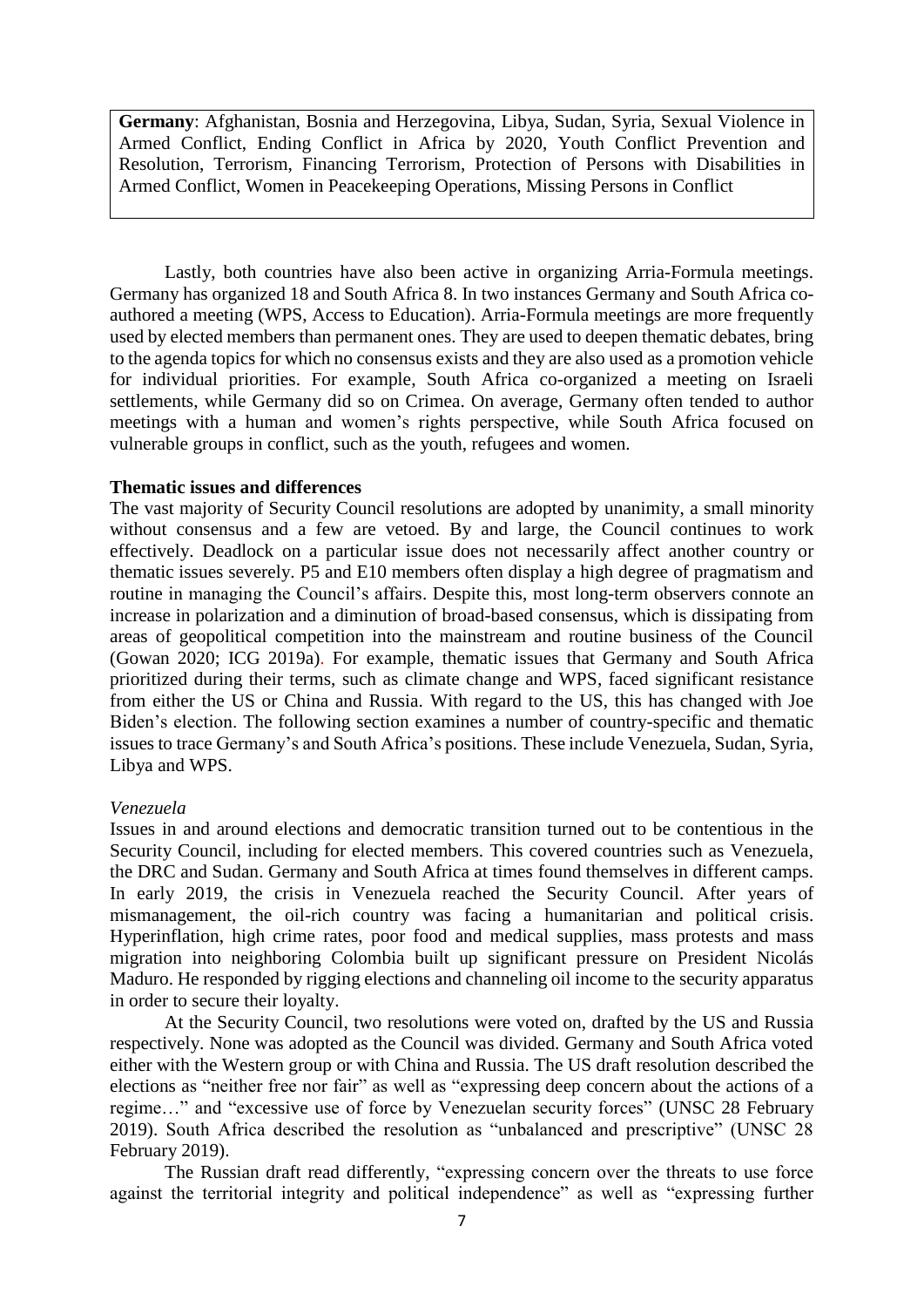concern over the attempts to intervene in matters which are essentially within the domestic jurisdiction". For the German delegation, the Russian draft "presented no solution to the crisis, but rather favoured a regime that lacks the support of the Venezuelan population" (UNSC 28 February 2019). The South African representative praised the draft for its impartiality.

The two countries could not be further apart from each, displaying different priorities. While South Africa was mostly worried about international interferences in an ideologically close country, Germany highlighted the importance of adhering to constitutional rule as an instrument to avoid a further deterioration of the crisis in Venezuela. At the same time, it was clear that European members in the Council, in addition to the US, came out strongly in support of the presidential candidate Juan Guaidó, recognizing him as the legitimate president instead of Maduro. European Council members voted in unity against the Russian draft and in favor of the US. African members were split. Côte d'Ivoire abstained in both cases, and Equatorial Guinea supported the Russian draft, while abstaining in the other. South Africa decided to position itself clearly against the US and in favor of the Russian proposal.

#### *Sudan and Darfur*

Germany and South Africa also became diplomatically involved in the case of Sudan. Together with the UK, Germany was a co-penholder for Sudan, and South Africa aimed at linking Security Council resolutions with decisions of the AU Peace and Security Council (AU-PSC). At the center of attention in 2019 and 2020 were the deposition of Al-Bashir and the drawdown of the hybrid AU-UN peacekeeping mission in Darfur. Al-Bashir's fall on 11 April 2019 came after years of internal protests and resulted from popular uprisings as well as a military coup. Before the Security Council could adopt a resolution, South Africa and the A3 insisted that the AU-PSC should first take a position, on which the Security Council was expected to at least recognize regional leadership (Gaedtke 2021: 11). On 15 April, the AU-PSC adopted a communiqué, in which it "strongly condemns and totally rejects the seizure of power by the Sudanese military" and "reaffirms the imperative of a civilian-led and consensual transition in Sudan" (AU-PSC 2019, para. 5 a, b). Later, in June, the AU suspended Sudan's membership until a civilian government was established. The Security Council did not follow the course of the A3. China and Russia resisted any explicit wording that would directly support democratic transition or reference to the AU-PSC (ICG 2019b).

Sharing the penholdership with the UK, Germany concentrated mostly on the drawdown of operation UNAMID (United Nations-African Union Mission in Darfur). There was an increasing agreement that the mission was to be phased out. The AU-UN hybrid mission was first set up in 2007 and emerged as a compromise between Al-Bashir, the AU and the UN. At its peak, more than 20,000 soldiers were part of the mission. Its troop size was gradually reduced over the last years and in 2018 the UN Secretary-General and AU Chairperson recommended a phasing out of the mission in June 2020. South Africa had deployed around 1,100 troops in the past. With Al-Bashir's fall in 2019 and the beginning of the COVID-19 pandemic in 2020, it was agreed that the mission should not exit too early. The mandate was extended several times for a few months. While the UK and Germany wanted a later exit in 2021 and a single resolution, the AU-PSC favored an earlier date and the adoption of two separate resolutions addressing the UNAMID exit and the establishment of a new political mission (AU-PSC 2020, para. 16, 18). Both were accepted.

With the liquidation of UNAMID, the question emerged whether a political follow-up mission should be established, especially as political instability was likely to persist. In the end, the Security Council agreed on resolution 2594, which established the UN Integrated Transition Assistance Mission in Sudan (UNITAMS). The content of the resolution establishing the new mission appeared less progressive than the two penholders had wished for. References to the International Criminal Court (ICC), as well as phrases that could have been interpreted as being allowed to sanction peace spoilers, were removed from the text following Russian concerns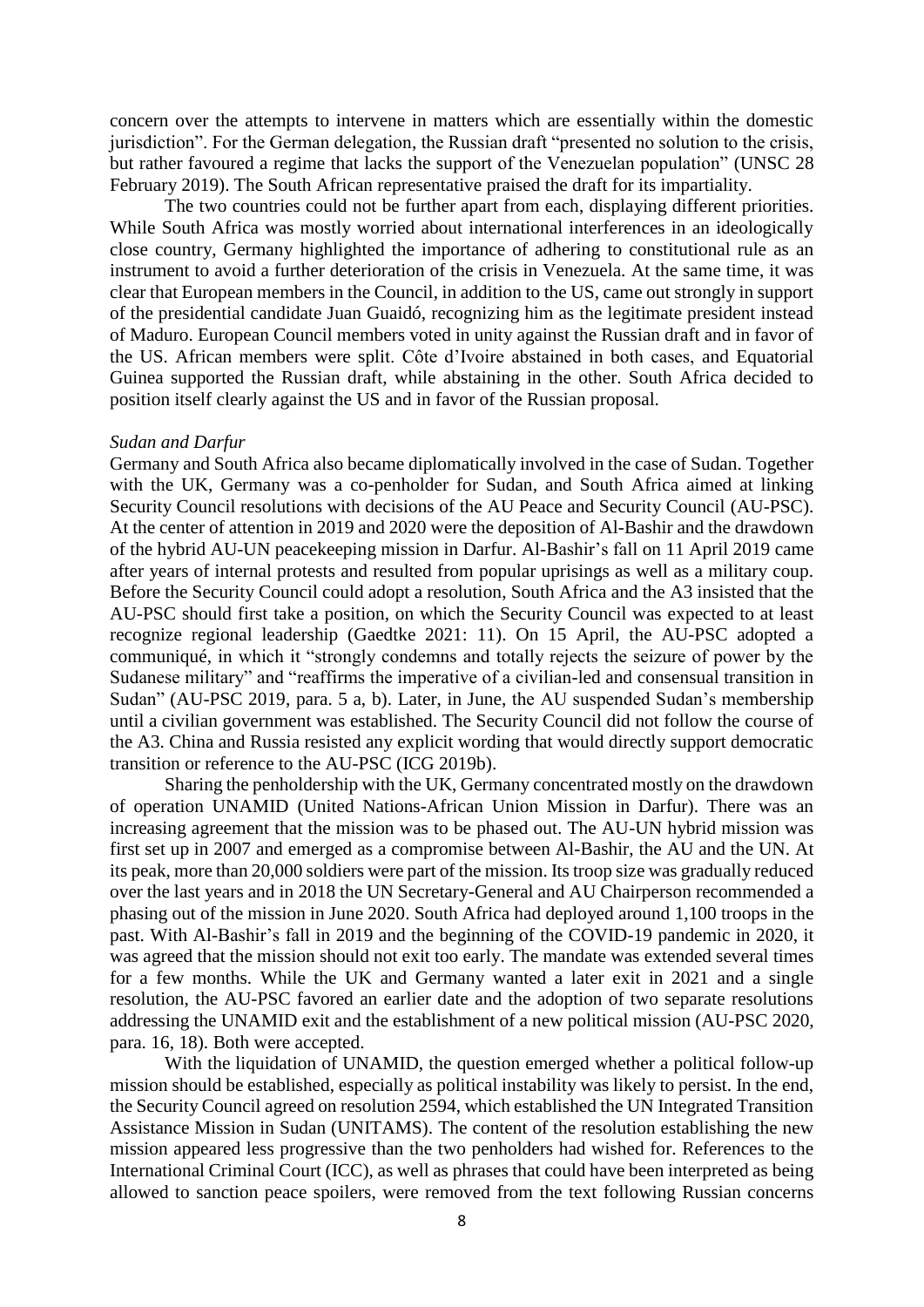(SCR 2020e). Although the mission mandate was drafted to support the political transition of the country, more progressive language was not agreeable. For example, phrases such as "progress towards democratic governance, in the protection and promotion of human rights" were resisted by China and Russia (SCR 2020e). South Africa's involvement in Sudan supported a sequenced approached of decision-making, in which the PSC would be first to take a position, with the expectation that the Security Council would follow. South Africa was also instrumental in facilitating a field visit of the Security Council to Sudan.

## *Syria*

The Syrian conflict remains the single most contested area over the last decade. Geopolitical considerations are prevalent in every aspect. Russia and China worked primarily as guardians for Bashar Assad and vetoed any resolution that would criticize or sanction the regime. Although the US and Russia demonstrated pragmatic coordination in the fight against the Islamic State and the Assad regime had basically won the war in Syria, this did not trigger a more relaxed position of veto powers in the Security Council. As permanent members tend to either vote affirmatively or reject a resolution on high-profile matters, E10 members are often forced to take sides and little space is left for middle-ground positions (see table 4). Germany was a co-penholder, together with Belgium and Kuwait, on humanitarian affairs in Syria. At the same time, Russia drafted three resolutions. A total of eight resolutions on Syria were vetoed during 2019 and 2020. The US, China and Russia each vetoed and supported rival drafts, which resulted in a deadlock. South Africa voted in favor of seven drafts, while abstaining once. Germany drafted four resolutions for which it voted in favor, while rejecting three and abstaining on one draft; it basically voted synchronistically with the European block and the US. The Africa group voted coherently on five resolutions.

|                    | <b>South</b><br>Africa | Germany | <b>Russia</b> | <b>China</b> | USA |
|--------------------|------------------------|---------|---------------|--------------|-----|
| <b>Against</b>     |                        |         |               |              |     |
| <b>Affirmative</b> |                        |         |               |              |     |
| <b>Abstention</b>  |                        |         |               |              |     |

**Table 4 Voting on Syria, 2019–2020 (vetoed resolutions)**

Germany and South Africa voted similarly in five cases, and in three cases they found themselves in opposing camps. South Africa avoided clear alignments. It supported both camps, the Russian-Chinese as well as the US-Western camps, almost equally. As De Carvalho and Singh (2020: 19) aptly summarize, "In the case of humanitarian access to Syria, South Africa implicitly followed the principle that it would support any resolution that might advance the political dialogue and humanitarian access, irrespective of whom had tabled the resolution (whether Russia/China, or the P3)." By selecting this strategy it avoided being drawn into great power rivalries and could assume the role of 'swing state' (De Carvalho and Singh 2020: 14– 15).

Germany followed a different approach. The central topic was humanitarian access to the remaining rebel enclaves in the north of Syria. Previous resolutions granted such access through two corridors but would expire at some point. At the end of 2019, two rival drafts from Germany and Belgium, as well as a Russian one, were vetoed. Provisional agreement on the extension of access until 10 July 2020 was reached in January. However, the US, the UK, China and Russia abstained (SCR 2020c).

The diplomatic showdown started in July 2020. Within days, five draft resolutions were rejected. At the center of negotiations were the number of humanitarian supply corridors and the length of authorization. While Russia argued for a single point of access and a six-month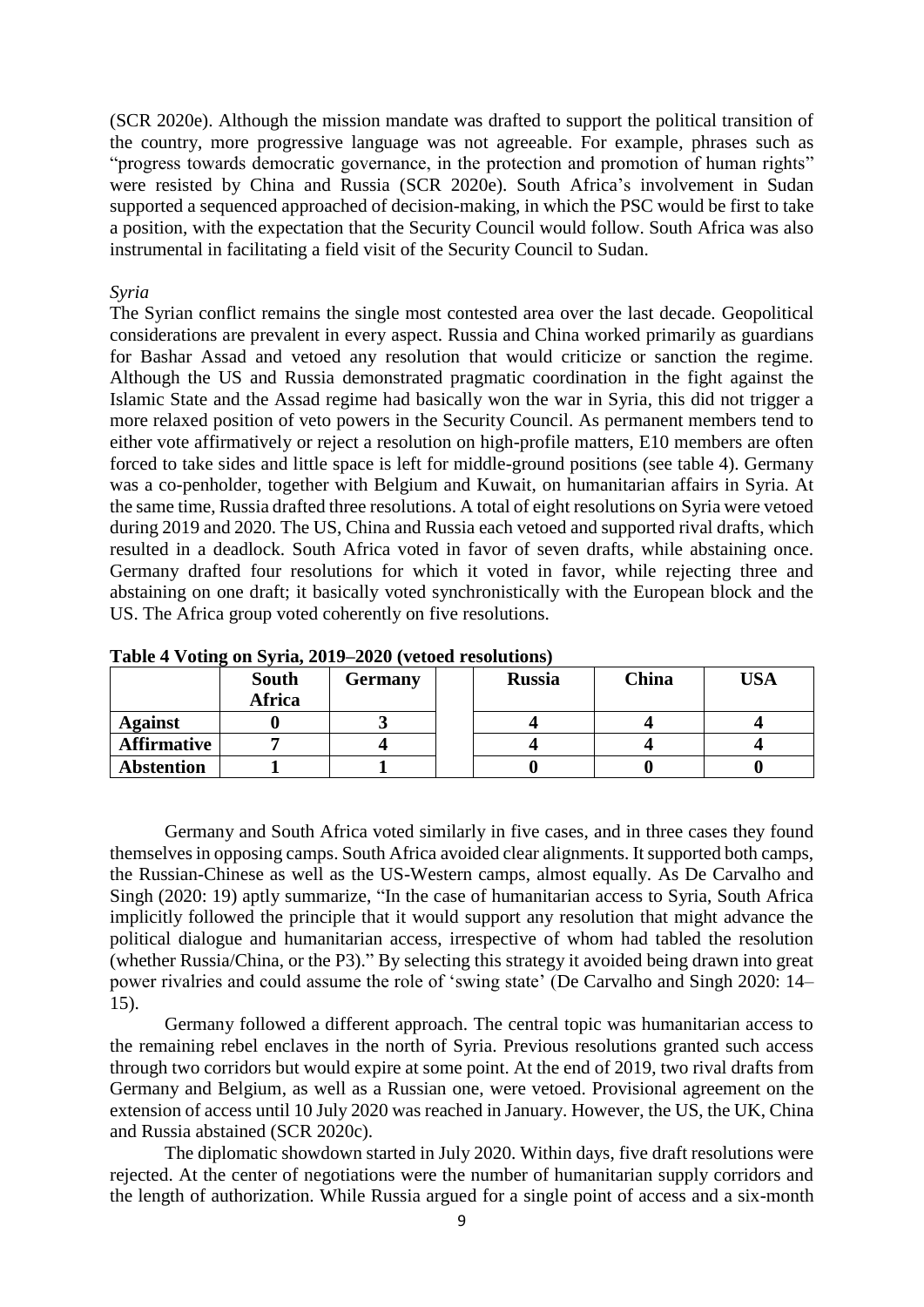expiry date, the German/Belgium position proposed two access points over a 12-month duration. Several UN agencies made clear how precarious the humanitarian supply was for millions of people. Russia's calculation was primarily to weaken rebel groups by thinning down external food and medical supplies, irrespective of the humanitarian consequences. After the first two rounds of draft resolutions authored by Germany and Belgium, as well as by Russia, were vetoed, the former tabled another resolution, in which they kept on proposing two access points but recommended a six-month expiry date. Russia responded by drafting a resolution that would expire after 12 months but opened only one border post. Again both resolutions were vetoed. While South Africa kept its undifferentiated position and simply voted for all four drafts, Germany aimed at keeping two humanitarian access points, but it failed in the end. Two days after the January extension expired and no authorized access was agreed upon, Germany and Belgium tabled resolution 2533, which mostly accommodated Russia's concerns and left only one border post open with a 12-month expiry date. The resolution was adopted with three countries abstaining (China, the Dominican Republic and Russia) and the remaining countries voting in favor.

In the case of Syria, Germany and South Africa set different but not antagonistic priorities. As co-penholders on humanitarian issues, Germany and Belgium tried to avoid a near total shutdown of humanitarian access – the original 2014 resolution 2165 opened four border posts and keeping two was already a concession to Russia. The South African position might be criticized for being undifferentiated but in the end the resolution adopted resembled those drafts made by Russia. Finally, veto powers dominated the adoption or rejection of resolutions, an experience both Germany and South Africa had to recognize.

#### *Libya*

The Libyan conflict represents both potential for more cooperation between Germany and South Africa as well as alienation. The legacy from the previous term in 2011 and 2012 is a difficult one. With the beginning of the Arab Spring in 2011, long-standing autocrat Gaddafi was confronted with a popular uprising. With the adoption of resolution 1973, the Security Council authorized "all necessary measures" to protect civilians. In the end, this led to a military air campaign and the arming of rebels to topple Gaddafi. The voting behavior of both Germany and South Africa caused some controversy at home and among the respective regional peer groups. While Germany abstained but later argued it was largely supportive of the intervention, South Africa voted in favor but soon argued that it did not mean to support regime change and voiced harsh criticism against the intervening coalition.

The Libyan case had far-reaching consequences. It triggered stark opposition from a group of rising powers that wasinforming positions in other conflicts like Syria. In 2011, Brazil, Russia, India, China and South Africa, also known as BRICS, were serving at the Security Council. The Libyan events brought this group closer together in their rejection of the 'Libyan model', according to which the Security Council would be used to sanction recalcitrant leaders and armed rebels, and later remove the leadership with military force (Brosig 2019).

Germany and South Africa came to fundamentally different conclusions when evaluating the situation. South Africa prioritized a neo-colonial perspective, rejecting external interventions and highlighting the need to integrate the AU into future international peace plans. Germany was first preoccupied with justifying its abstention and disengagement from the military campaign and aimed at restoring relations with its Western allies. Later, Germany's military disengagement provided the opportunity to operate as a peace broker, without direct geostrategic stakes. With Libya being a key country through which refugees were transiting to Europe, Germany assumed a more active position. At the beginning of 2020, it organized a major peace conference in Berlin, with the aim to broker a ceasefire and stop the proxy war that emerged after Gaddafi's fall. When re-joining the Security Council in 2019, the UK asked Germany to preside over the sanctions committee.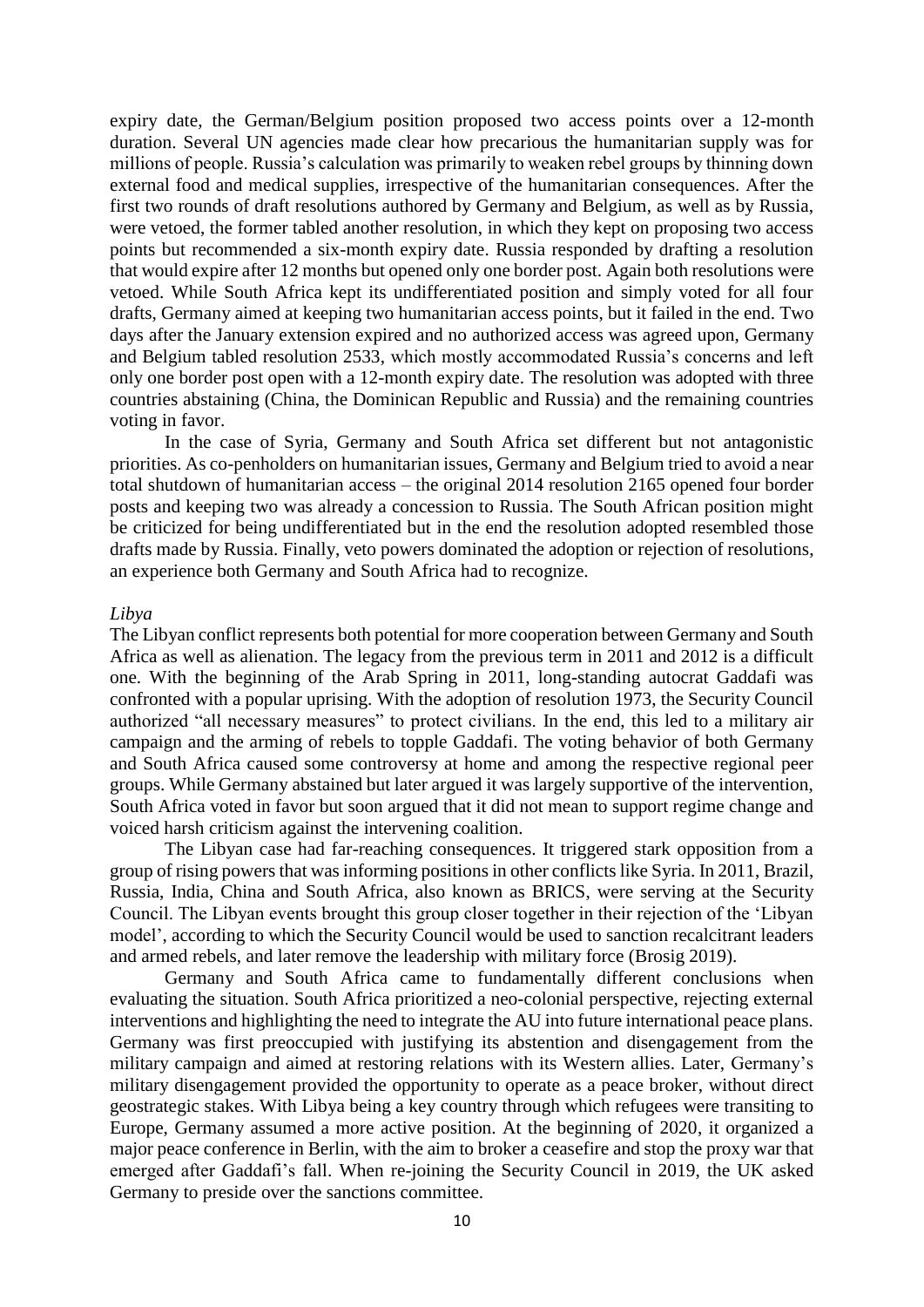In the years after 2011, the AU and South Africa had little political influence on post-Gaddafi Libya. Instead, Libya converted into a playground for regional geopolitics. Turkey, Russia, France and the Arab countries remained the most vital players, supporting different sides in a protracted proxy war. The UN established a Support Mission to Libya (UNSMIL) and has been involved in peace negotiations, as well as setting up an arms embargo. However, the conflict is far from being solved.

After the Berlin conference, Germany aimed to start a peace process, in which key external countries would commit to the UN's arms embargo, and fighting parties on the ground would realize their military stalemate and start meaningful mediation. The Security Council resolution 2510 was adopted, endorsing the Berlin conference, and "recalls the commitments made at Berlin to abide by the arms embargo and demands full compliance including by all Member States with the arms embargo…" The resolution also makes explicit referencing to the AU's mediation efforts following South Africa's insistence. South Africa also asked for the adoption of the resolution to wait until after the AU summit had been concluded and could be referenced in the text (SCR 2020d). This war was regarded as important following accusations of insufficient African representation at the Berlin conference, which was focusing mostly on external actors.

#### *Women, Peace and Security (WPS)*

In their run-up to the Security Council elections, Germany and South Africa set similar priorities. One such area was the thematic field of Women, Peace and Security. Since the first adoption of a WPS resolution (1325) in 2000, a number of follow-up resolutions have been adopted, with an emphasis on progressive norm evolution in this field. The focus was mostly placed on protection, participation, prevention and relief (SCR 2020b). In 2019, during their respective Council presidency in April and October, Germany and South Africa drafted resolutions 2467 and 2493. While Germany placed an emphasis on a victim-centered approach around sexual violence in conflict, South Africa highlighted the importance of effective implementation. The German draft was highly contested.

The US, Russia and China at various points threatened to use their veto should the text not be adjusted. Reference to reproductive health, as well as reference to the ICC, was weakened following US complaints. China and Russia objected to the establishment of a formal subsidiary body on WPS in the form of a working group and the extension of formalized reporting. Both countries circulated an alternative draft to exert pressure on Germany as a penholder to accommodate their positions and argued that the WPS agenda did not fall within the mandate of the Security Council and should be dealt with by other organs.

In the end, the US received the most criticism. The majority of Council members clearly considered reference to reproductive health essential for an effective victim-centered approach and expressed their dissatisfaction after the resolution was adopted. The South African delegation framed its concerns straightforwardly: "On the one hand, the text calls for a survivorcentred approach, while on the other hand it is denying survivors essential sexual and reproductive health services when they need them most. The Council is therefore telling survivors of sexual violence in conflict that consensus is more important than their needs" (UNSC 23 April 2019). The resolution was adopted with 13 votes in favor and China and Russia abstaining. Following resolution 2467, Germany organized a donor conference in support of its implementation (Wisotzki 2019: 22). Despite the compromises that had to be made, the resolution still progressively advances the WPS agenda.

As the prospects for a further expansion of the normative WPS agenda were limited and the foundations of the issue are firmly rooted in the UN system, South Africa placed emphasis on the implementation of existing standards. Although resolution 2493 was adopted by unanimity, it was followed by contestation from the US, China and Russia and the rest of the Council, similar to resolution 2467. The US made clear that "full implementation" would not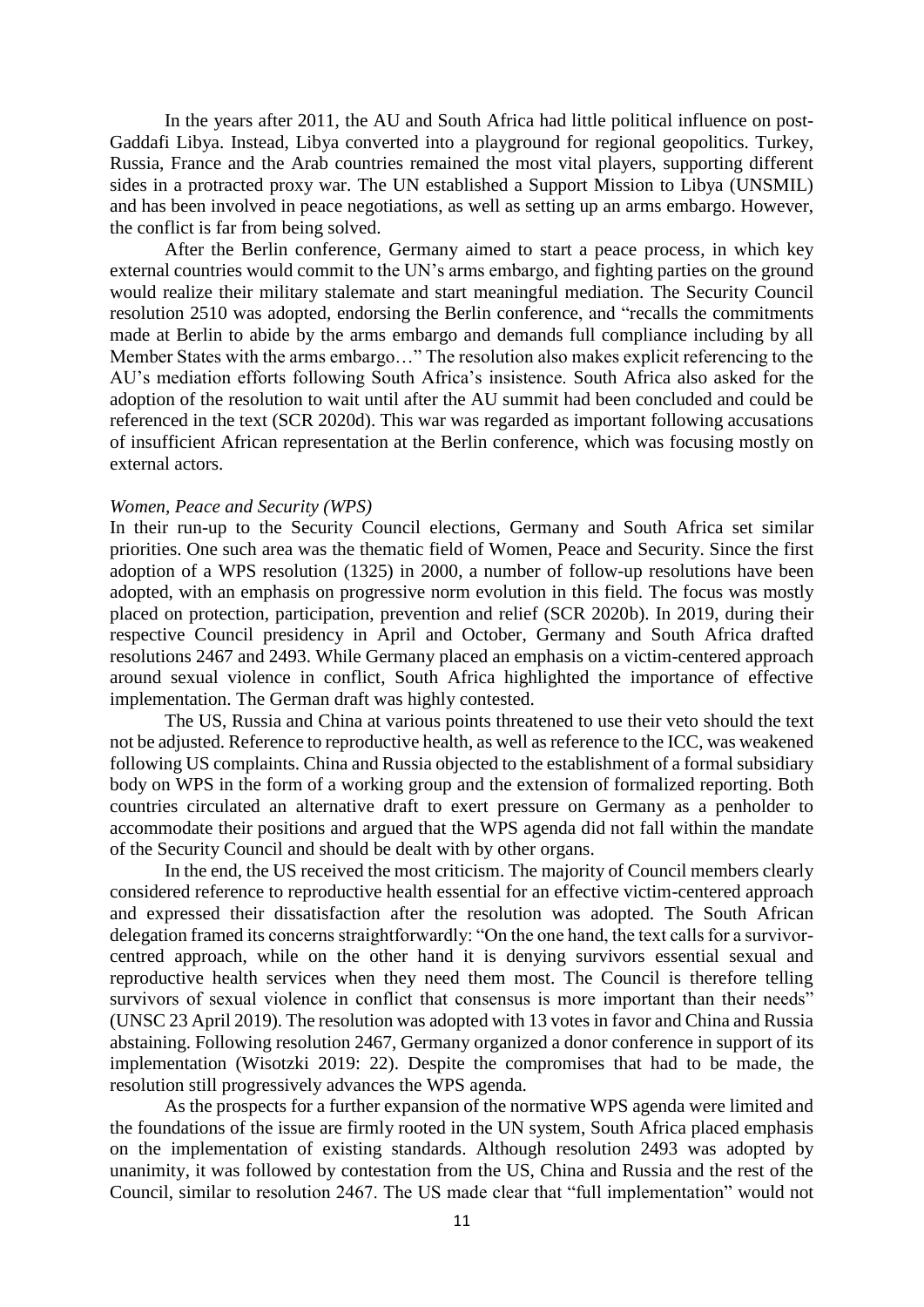include reproductive health. China and Russia took issue with the protection of human rights defenders and the role of civil society. It was argued by Russia that the Security Council is overburdened with human rights issues, while China was worried that civil society activism could undermine state authority. Despite these concerns by two veto powers, the majority of Council members were not willing to renounce reference to human rights defenders but were ready to abstain (SCR 2019). In the end, the resolution makes indirect reference by referring to the creation of a "safe and enabling environment for civil society including […] those who protect and promote human rights […]."

Given the circumstances, Germany and South Africa used their Council presidencies effectively to broker compromise solutions that accommodated concerns of dissenting veto powers, while, at the same time, advancing the substance of the WPS agenda and preventing its erosion. This can largely be seen as a success. It was facilitated because both countries followed a similar approach to WPS; they have complemented and supported each other and could rely on widespread endorsement from the E10, as well as France and the UK. Despite this, some irritations emerged toward the end of 2020, which also marked the 20th anniversary of the landmark resolution 1325. In late October, Russia tabled a WPS resolution. It was not adopted because it failed to gather the required nine affirmative votes as ten members abstained. While Germany abstained, South Africa endorsed the resolution.

Critique from those countries that abstained was mostly concentrated on the content of the resolution, which would not advance the existing WPS agenda but was seen as falling behind previously agreed content. This view was not shared by South Africa, which insisted that the resolution "reaffirmed the entire normative framework", although it did not (DIRCO 2020).

#### *Some loose ends*

As elected members to the Security Council, not all ambitions could be realized. For Germany, its focus on climate change and conflict was blocked by the US. Being in denial of human-made climate change, the Trump administration signaled that it would veto a resolution on the topic. Likewise, Russia's position on the Ukraine prevented the Security Council from adopting a resolution or getting involved in conflict resolution. Additionally, the issue of nuclear nonproliferation did not take center stage.

For South Africa, the ambition to be a continental leader was complicated. While the A3 displayed unity on many Africa-related issues and the number of joint statements was increasing, this unity was on shaky grounds at times. The long-standing AU demand for access to UN funding for African peacekeeping missions was dropped by South Africa as the AU-PSC could not agree on a particular position. This followed a draft resolution in December 2018, in which the A3 finished a text but later renounced to vote on it after the US indicated it would veto it. The A3 referred the matter back to the AU-PSC, which was not able to provide the necessary strategic guidance. Without a clear mandate from the AU, South Africa dropped the issue.

#### **In Conclusion: Not too close but also not too far from each other**

When Germany and South Africa rejoined the Security Council, they did it under more difficult circumstances than at any time after the end of the Cold War. As great power rivalry threatens to undermine effective multilateralism and the Trump administration weakened transatlantic relations considerably, regional powers are in demand for global leadership. While their position as elected members is at a structural disadvantage, prospects for policy coordination among key elected members is central for effective multilateralism. How close or far are Germany and South Africa from each other?

Although the majority of resolutions are adopted by unanimity (many are technical rollover resolutions), the contested and failed resolutions are the best indicators for political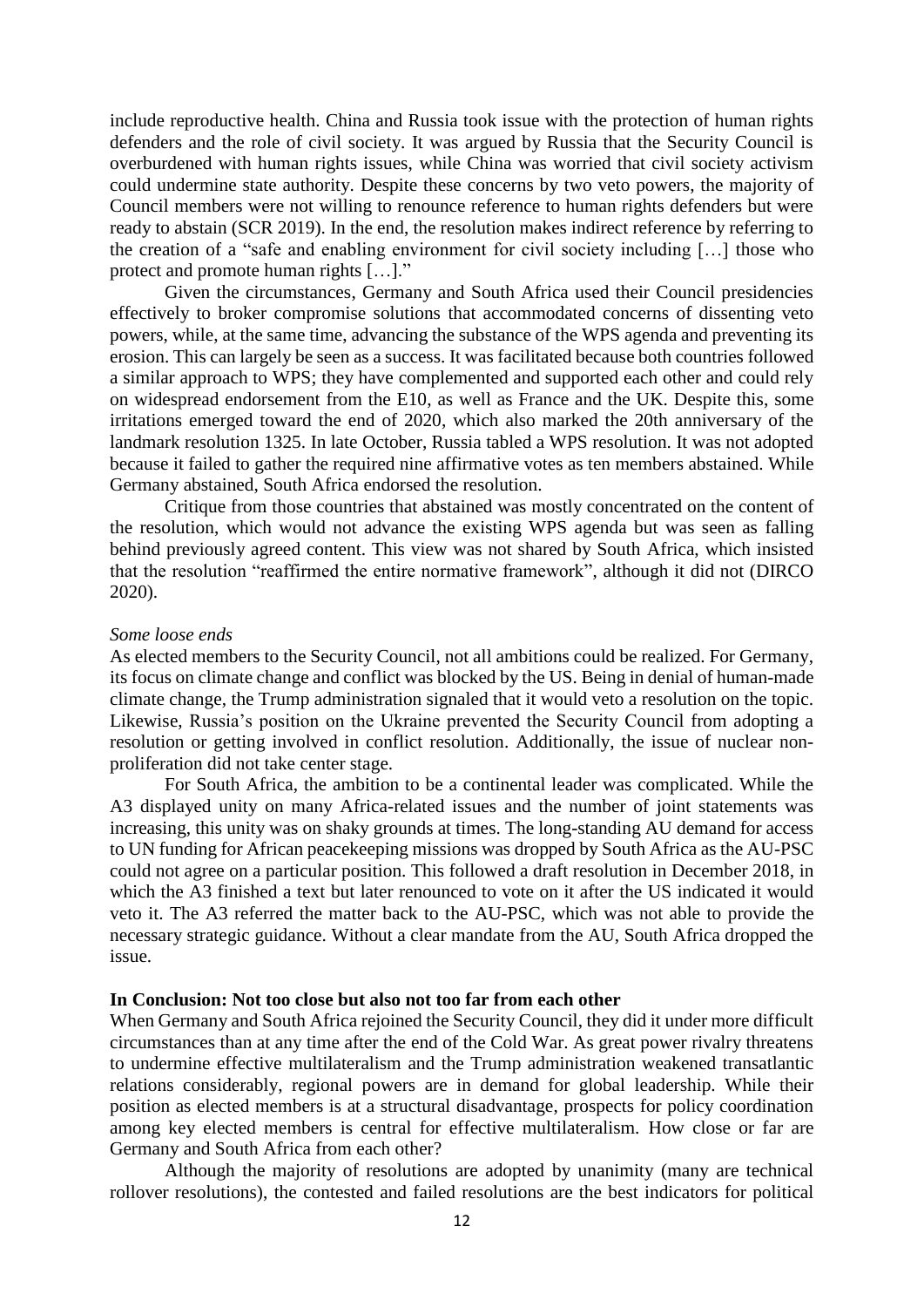divisions. When exploring all votes on resolutions, a trend becomes visible: the more controversial an issue, the less likely Germany and South Africa are to vote in similar groups. The two countries voted similarly in slightly more than half the vetoed resolutions. This mostly refers to the cases of Venezuela in 2019 and Syria in 2020. On Venezuela, the two countries were the furthest apart from each other. While South Africa worried about external intervention into the internal affairs of the country, Germany emphasized the illegitimate election and excessive use of force against protesters. Both countries had backing from P5 members and thus no bridging attempt was made and no resolution adopted.

In the case of Syria, the policy space for formulating positions beyond the P5 remains small, and geopolitics about the country cannot be avoided. As a consequence, E10 cooperation is limited to facilitate resolutions that are agreeable among the P5. In this context, Germany and South Africa took different but not mutually exclusive positions. As co-penholder for humanitarian issues, Germany aimed at keeping as many humanitarian corridors open as possible. It finally had to bow to Russian geostrategic interests, which meant either adopting no resolution and no humanitarian access or reducing the number of access points. This led to several resolutions being vetoed. From the beginning, South Africa followed a different, rather unprincipled approach. It simply voted for any proposal that was tabled as long as some access was granted, knowing that its voice might not substantially alter majorities or influence the position of permanent members. While German diplomats might have felt a sense of frustration over South Africa voting with Russia and China, what ultimately counted was a resolution that Russia would not veto. Later on, the adopted resolution looked similar to the one that South Africa voted for but Germany did not.

More visible potential for coordination can be found in the area of WPS. As both countries placed WPS on their campaign agenda for the Security Council elections, they were eager to pass resolutions during their Council presidencies. While it can be debated why both countries opted for the adoption of two resolutions within a few months, in the end they addressed different issues and there was no duplication of effort. Lastly, both countries promoted progressive agendas and faced similar opposition from the US, China and Russia. Despite this, most of the envisioned substance could be saved but compromises had to be made. If the initiative had only been left to P5 members, the content and direction of WPS resolutions would likely look substantially weaker.

Considerable overlap of interest can be found not only on the WPS agenda but also on continental security issues such as in Sudan (Darfur) or Libya. In opposition to South Africa, Germany was a co-penholder for the two conflicts and could amplify its activities through close cooperation with France and the UK. While Germany shared its penholder position with Belgium, Kuwait, Indonesia and the UK, no African country was included. Especially with regard to the WPS agenda, co-penholdership could have been shared with South Africa. African countries remain systematically under-represented regarding country-specific penholder positions.

Finally, regional alignments might also play a role in explaining voting patterns. As the European block voted coherently throughout, the A3 members were less integrated, especially on contested resolutions. While this limits predictability when cooperating with the A3, it also provides South Africa with more flexibility in voting. Disparate voting is not necessarily an expression of fundamentally different judgments of a particular issue, but it also emerges from the structural context in which both countries operate. In the end, they seem to keep a rather friendly equidistance to one another.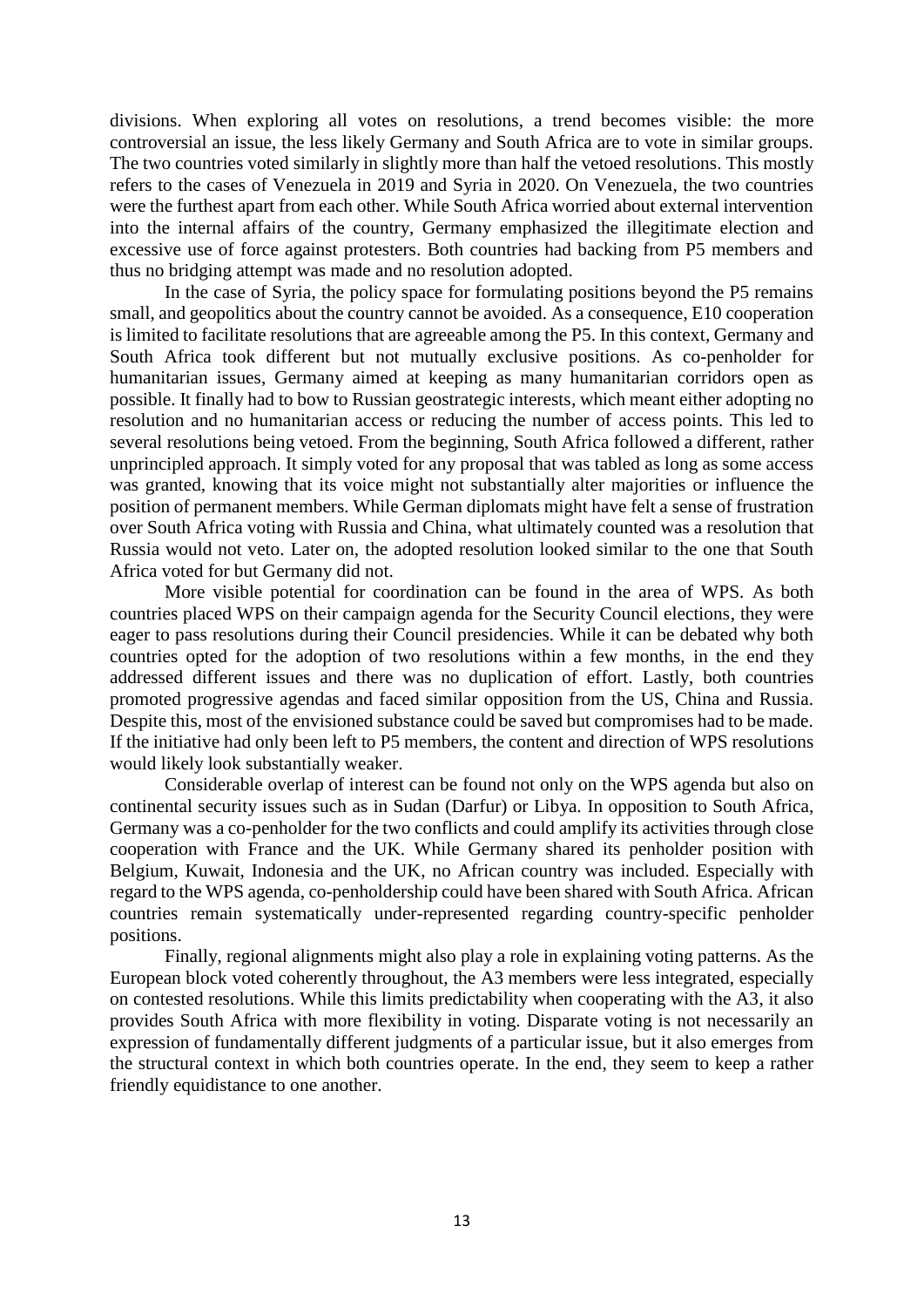# **Bibliography**

- AU Peace and Security Council (AU-PSC) (15 April 2019). 840th communiqué. Addis Ababa.
- AU Peace and Security Council (AU-PSC) (27 May 2020). 927th communiqué. Addis Ababa.
- Brosig, Malte (2019). *The Role of BRICS in Large-Scale Armed Conflict.* Cham: Palgrave Macmillan.
- De Carvalho, Gustavo and Priyal Singh (2020). "What Lessons Can Be Drawn from South Africa's United Nations Security Council Term?" Institute for Security Studies, Pretoria.
- DIRCO (2020). "South Africa's Vote on Women, Peace and Security Resolution at the United Nations Security Council". 31 October,

http://www.dirco.gov.za/docs/2020/unsc1031.htm.

- Gaedtke, Jens-Christian (2021). "Südafrika im Sicherheitsrat der Vereinten Nationen 2019- 2020". *Zeitschrift für Außen- und Sicherheitspolitik*, pre-print publication.
- Gowan, Richard (2020). "Navigating the Storms at the UN Security Council". International Crisis Group, New York, 5 February.
- International Crisis Group (ICG) (2019a). "Council of Despair? The Fragmentation of UN Diplomacy". Special Briefing No. 1 / Global, 30 April, https://www.crisisgroup.org/global/b001-council-despair-fragmentation-undiplomacy.
- International Crisis Group (ICG) (2019b). "A Tale of Two Councils: Strengthening AU-UN Cooperation". Report No. 279 / Africa, 24 June, https://www.crisisgroup.org/africa/279-tale-two-councils-strengthening-au-uncooperation.
- International Crisis Group (ICG) (2020a). "The Price of Peace: Securing UN Financing for AU Peace Operations". Report No. 286 / Africa, 31 January, [https://www.crisisgroup.org/africa/286-price-peace-securing-un-financing-au-peace](https://www.crisisgroup.org/africa/286-price-peace-securing-un-financing-au-peace-operations)[operations.](https://www.crisisgroup.org/africa/286-price-peace-securing-un-financing-au-peace-operations)
- Security Council Report (SCR) (2019). "In Hindsight: Negotiations on Resolution 2493 on Women, Peace and Security". 27 November,

https://www.securitycouncilreport.org/monthly-forecast/2019-12/in-hindsightnegotiations-on-resolution-2493-on-women-peace-and-security.php (accessed 29 March 2021).

- Security Council Report (SCR) (2020a). Arria-Formula meetings. New York, 16 June.
- Security Council Report (SCR) (2020b). "Women, Peace and Security: The Agenda at 20". Research Report No. 3, New York, 19 June.
- Security Council Report (SCR) (2020c). "Syria: Vote on Cross Border Humanitarian Access Draft Resolution". 7 July,

https://www.securitycouncilreport.org/whatsinblue/2020/07/syria-vote-on-crossborder-humanitarian-access-draft-resolution.php (accessed 29 March 2021).

Security Council Report (SCR) (2020d). "Council Adopts Resolution on the Berlin Conference on Libya". 13 February,

https://www.securitycouncilreport.org/whatsinblue/2020/02/council-adopts-resolutionon-the-berlin-conference-on-libya.php (accessed 29 March 2021).

Security Council Report (SCR) (2020e). "Resolutions on the UN/AU Hybrid Operation in Darfur (UNAMID) and the Establishment of a Follow-on Mission". 3 June, https://www.securitycouncilreport.org/whatsinblue/2020/06/resolutions-on-the-un-auhybrid-operation-in-darfur-unamid-and-the-establishment-of-a-follow-on-mission.php (accessed 29 March 2021).